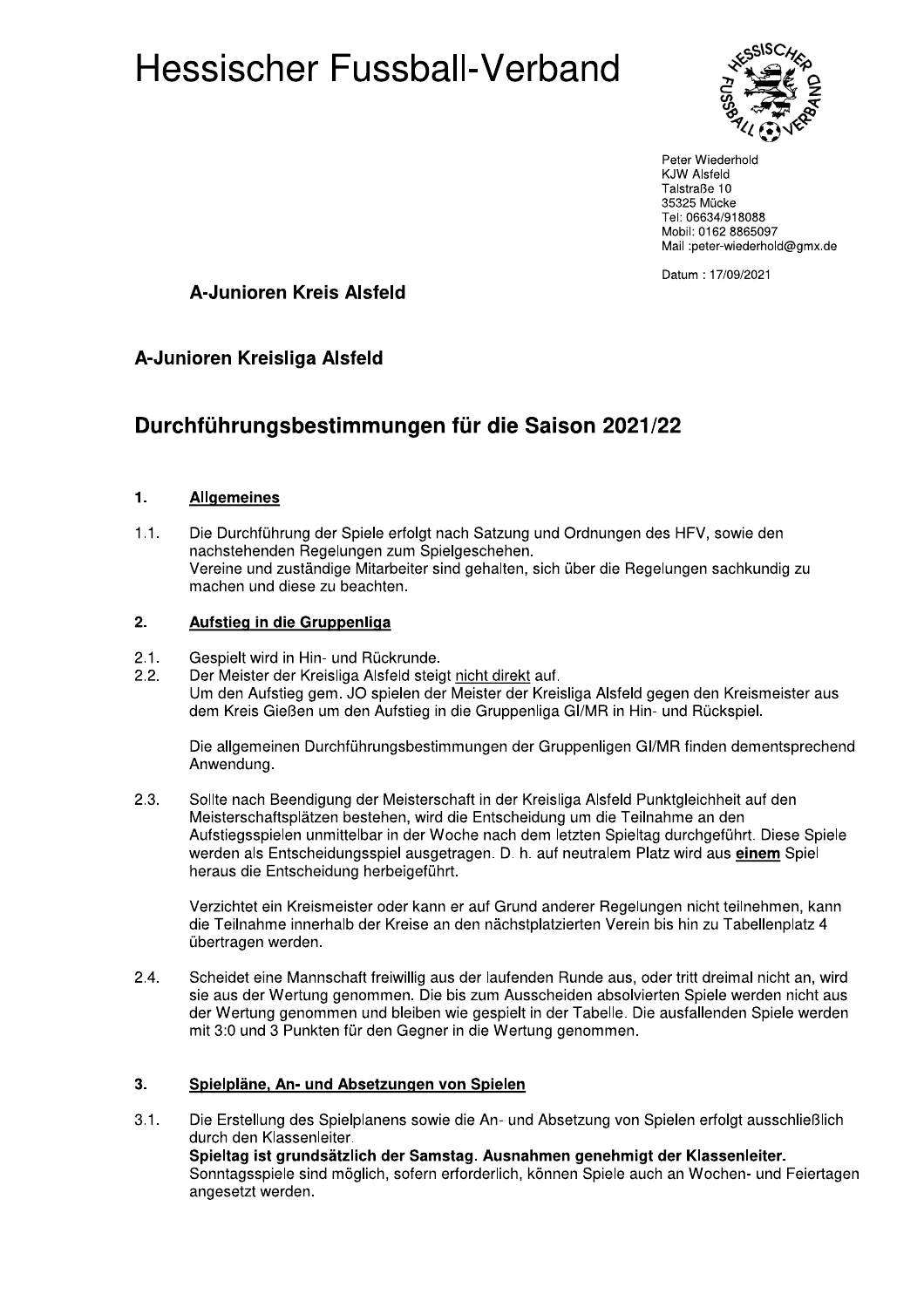Anträge der Vereine auf Spielverlegungen können nach Verabschiedung des Spielplanes nur  $3.2.$ dann berücksichtigt werden, wenn diese bis spätestens 3 Tage vor Spieltermin mit entsprechendem Antrag und in Absprache mit dem/den beteiligten Verein/en, beim Klassenleiter beantragt wurde/n. Dies gilt auch für zeitliche Verlegungen der Spiele.

#### $3.3.$ Die Verlegung gilt erst nach Zustimmung des Klassenleiters als genehmigt. Der letzte Spieltag wird zeitgleich durchgeführt.

#### $4.$ **Spielfelder**

- Die Vereine verfügen über die unterschiedlichsten Sportplätze (Naturrasen, Kunstrasen und  $4.1.$ Hartplatz). Die Vereine sind gehalten, sich auf diese unterschiedlichsten Platzbeschaffenheiten einzustellen.
- $4.2.$ Über die Bespielbarkeit eines Platzes entscheiden neutrale Vertreter des HFV in Verbindung mit Vertretern der Gemeinden/Vereinen, die dem Klassenleiter für jeden Spielort vor dem Spieljahr zu melden sind. Der Platzverein ist außerdem verpflichtet, bei anstehenden widrigen Wetterund/oder Platzverhältnissen den Klassenleiter und den Gastverein hierüber zu informieren und vorsorglich Kontaktmöglichkeiten am Spieltag sicherzustellen. Die Entscheidung über einen Spielausfall ist dem Klassenleiter und dem Gastverein unverzüglich mitzuteilen.
- $4.3.$ Bei Heimspielen die eine JSG/JFV betreffen sind ALLE Plätze der JSG / JFV zu überprüfen und die Unbespielbarkeit dementsprechend zu dokumentieren
- 4.4. Spiele unter Flutlicht sind zugelassen.

#### 5. Spielberechtigung und Spielbetrieb

- $5.1.$ Spielberechtigt für die A-Junioren Kreisliga sind alle Spieler des Jahrgangs 01.01.2003 und jünger, die eine Spielberechtigung durch einen gültigen Spielerpass nachweisen können. Die Vereine sind verpflichtet, eine Spielerliste mit der Angabe von Geburtsdatum und Passnummer spätestens drei Tage vor dem ersten Pflichtspiel vorzulegen. Nachmeldungen müssen spätesten am Tag vor dem Spiel (auch per Fax) beim Klassenleiter eingegangen sein.
	- Die gültigen Spielerpässe müssen am Spieltage vorliegen.
- Die Legitimation kann über Personalausweis, Reisepass oder Aufenthaltsberechtigung erfolgen  $5.2.$
- Die Vorlage der aktuellen Spielerliste mit Bildern ist statthaft. 5.3. Das Spielen mit einer Passkopie ist untersagt. Bei fehlenden Pässen haben sich die Spieler durch einen amtlichen Lichtbildausweis zu legitimieren. Ist ein solcher Ausweis nicht verfügbar, sind von SRin oder SR alle bietenden Möglichkeiten auszuschöpfen, um die Identität des Spielers festzustellen. Die Bestimmungen des §9 JO Nr. 3 letzter Absatz, finden hier Anwendung.

#### 6. Spielberichte

- $6.1.$ Für den Spielbetrieb ist der Online - Spielbericht zu verwenden.
- $6.2.$ Bei nicht Verfügbarkeit sind Spielberichtsformulare des HFV (einfach) zu verwenden.
- 6.3. Der Originalspielbericht ist nach dem Spiel vom Schiedsrichter unverzüglich an den Klassenleiter zu senden. Hierfür stellt der Platzverein einen ausreichend frankierten Briefumschlag zur Verfügung.

#### 7. **Spielzeit**

 $7.1.$ Die Spielzeit beträgt 2 x 45 Minuten.

- $8.1.$ Während des gesamten Spieles dürfen bis zu vier Spieler in einer Spielunterbrechung aus- und wieder eingewechselt werden (JO § 12).
- $8.2.$ Alle zum Einsatz gekommenen Auswechselspieler sind sofort nach Spielende auf dem Spielberichtsbogen nachzutragen (max. 15 Spieler). Alle eingewechselten Spieler sind auf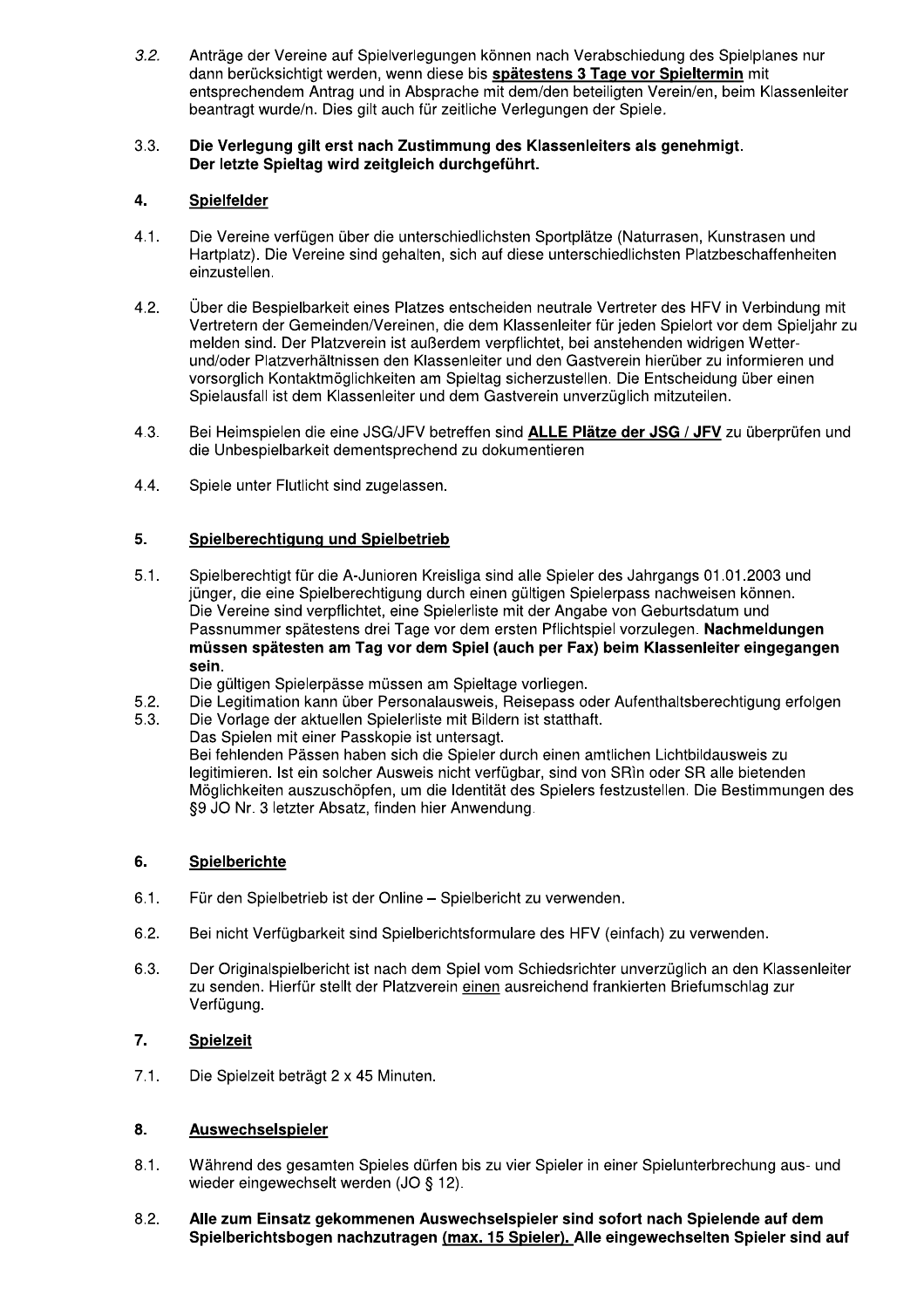dem Spielbericht zu vermerken Alle zum Einsatz gekommenen Auswechseispieler sind sofort nach Spielende auf dem Spielberichtsbogen nachzutragen <u>(max. 15 Spieler).</u> Eingesetzte Spieler sind vom Schledsrichter im Spielbericht zu verm Eingesetzte Spieler sind vom Schledsrichter im Spielbericht zu vermerken. Die<br>Durchführungsbestimmungen des §12, 3 JO der Region GI/MR finden Anwendun dem Spielbericht zu vermerkenAlle zum Einsatz gekommenen Auswechselspieler sind<br>sofort nach Spielende auf dem Spielberichtsbogen nachzutragen <u>(max. 15 Spieler).</u><br>Eingesetzte Spieler sind vom Schiedsrichter im Spielbericht werden vom Klassenleiter zur Verfügung gestellt.

/ 8.3. Bel der ersten Einwechslung hat der Spieler dem Schledsrichter eine **Einwechselkarte** mit seinem Namen und der Nummer mit der er auf dem Spielberichtsbogen aufgeführt ist/wird, zu übergeben (die Rückennummer auf der Spielkleidung muss identisch sein).

### $\mathbb{R}^2$ э. <u>Schiedsrichter</u>

 $9.1.$ Für die Ansetzung der Schiedsrichter ist vom KSA Alsfeld beauftragter Ansetzer zuständig. Die Spiele werden mit einem Schledsrichter besetzt. Tandem Ansetzungen sind moglich. Diese haben KEINE Mehrkosten für den Heimverein zur Folge.

## 10. Sportrechtssprechung

- 10.1. Für Vergehen im Zusammenhang mit den Spielen der Kreisliga ist die Rechts- und Verfahrensordnung des HFV maßgebend.
- $\overline{a}$ TO.2. Zustandiges Rechtsorgan ist das Kreissportgericht Aisreid in allen Rechtsangelegenneiten sowie der Klassenleiter für Verwaltungsstrafen (§ 18 StrO).

### $\mathbb{L}^{\mathbb{Z}}$ 11. Meldung der Spielergebnisse

- $\mathbb{R}^2$ T1.1. Die Platzvereine sind verpflichtet, das Spielergebnis und Spielausfalle an das DFB-Net zu melden.
- $\mathbb{R}^2$ 11.2 Spielergebnisse einschließlich Abbruch gelten als unverzuglich im Sinne des § 39 Jugendoranung mitgetellt, wenn sie bis 18.00 Uhr des Tages, an dem das Spiel stattfindet, we eingepflegt sind. Für Spiele, die nach 17.00 Unr beendet sind, gelten die Spielergebnisse als uhverzuglich mitgetellt, wenn sie bis spätestens eine Stunde nach Spielende in das System eingepflegt sind.

### $\mathbb{R}^2$ 12 <u>Anschriftenverzeichnis</u>

- $12.1.$ Den Vereinen wird ein Anschriftenverzeichnis zur Verfügung gestellt
- $12.3$ Für die Zustellung von Benachrichtigungen jeglicher Art im Zusammenhang mit dem Spielbetrieb ist dieses Anschriftenverzeichnis maßgebend.
- $\mathbb{R}^{\mathbb{Z}}$ T2.4 Anderungen sind dem Klassenielter und den Vereinen unverzuglich zu melden.

#### 13. 13. <u>Schlussbestimmungen</u>

Verstöße gegen diese Durchführungsbestimmungen werden gemäß der Rechts- und Verfahrensordnung des HFV geahndet.

u

Kreisjugendwart Alsfeld +Klassenleiter

/ August 2021<br>*Peter Wiederhold*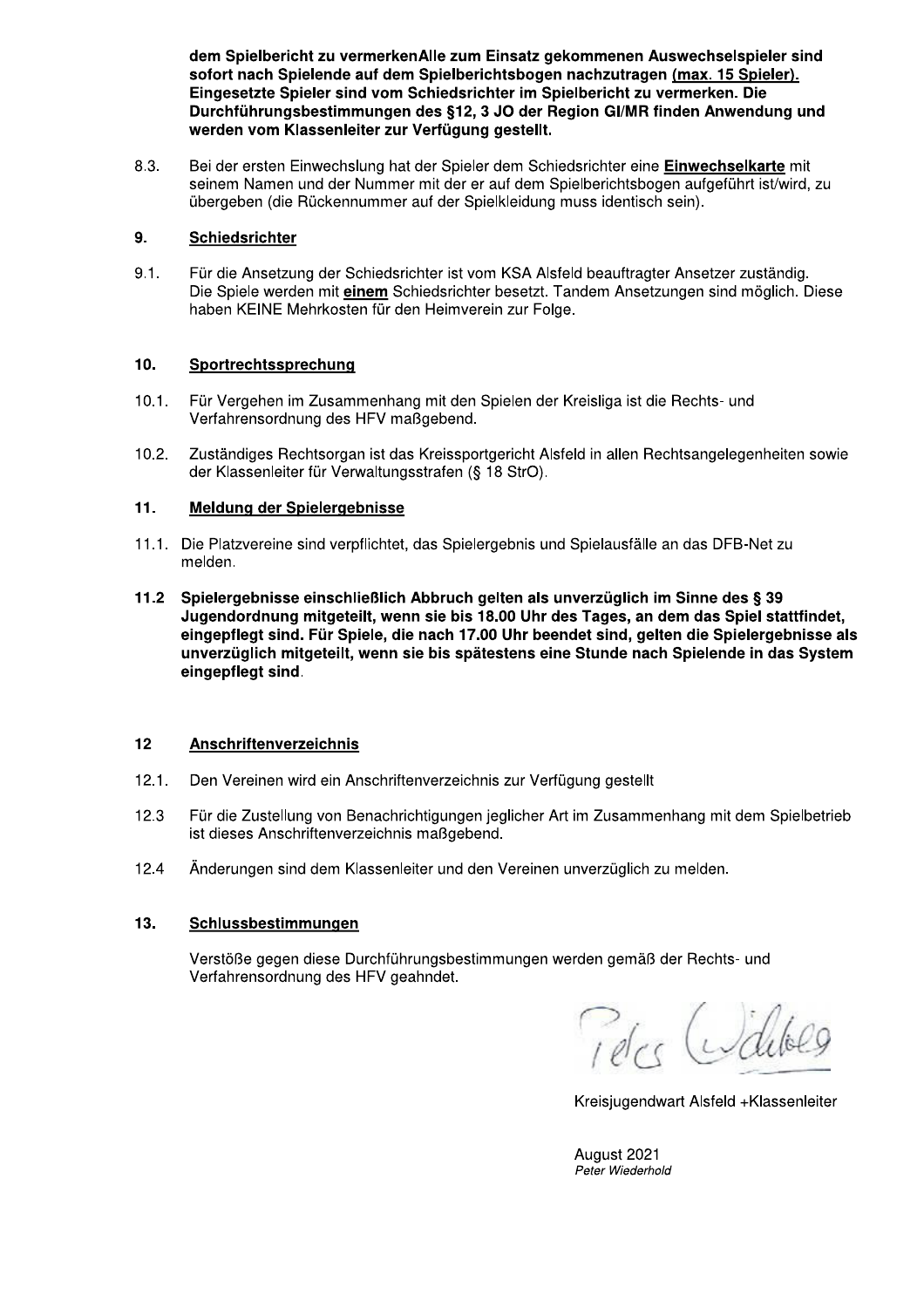

An die Vereine der B-Junioren Kreisliga Alsfeld

Peter Wiederhold **KJW Alsfeld** Talstrasse 10 35325 Mücke Tel: 06634/918088 Mobil: 0162 - 8865097 Mail :peter-wiederhold@gmx.de

Datum: 08/09/2021

## **B-Junioren Kreisliga Alsfeld**

# Durchführungsbestimmungen für die Saison 2021/22

#### $1.$ **Allgemeines**

 $1.1.$ Die Durchführung der Spiele erfolgt nach Satzung und Ordnungen des HFV, sowie den nachstehenden Regelungen zum Spielgeschehen. Vereine und zuständige Mitarbeiter sind gehalten, sich über die Regelungen sachkundig zu machen und diese zu beachten.

#### $2.$ Aufstieg in die Gruppenliga

- $2.1.$ Gespielt wird in einer 3er Runde.
- Der Meister der Kreisliga Alsfeld steigt nicht direkt auf.  $2.2.$ Um den Aufstieg gem. JO spielen der Meister der Kreisliga Alsfeld gegen den Kreismeister aus dem Kreis Marburg um den Aufstieg in die Gruppenliga GI/MR in Hin- und Rückspiel.

Die allgemeinen Durchführungsbestimmungen der Gruppenligen GI/MR finden dementsprechend Anwendung.

 $2.3.$ Sollte nach Beendigung der Meisterschaft in der Kreisliga Alsfeld Punktgleichheit auf den Meisterschaftsplätzen bestehen, wird die Entscheidung um die Teilnahme an den Aufstiegsspielen unmittelbar in der Woche nach dem letzten Spieltag durchgeführt. Diese Spiele werden als Entscheidungsspiel ausgetragen. D. h. auf neutralem Platz wird aus einem Spiel heraus die Entscheidung herbeigeführt.

Verzichtet ein Kreismeister oder kann er auf Grund anderer Regelungen nicht teilnehmen, kann die Teilnahme innerhalb der Kreise an den nächstplatzierten Verein bis hin zu Tabellenplatz 4 übertragen werden.

 $2.4.$ Scheidet eine Mannschaft freiwillig aus der laufenden Runde aus, oder tritt dreimal nicht an, wird sie aus der Wertung genommen. Die bis zum Ausscheiden absolvierten Spiele werden nicht aus der Wertung genommen und bleiben wie gespielt in der Tabelle. Die ausfallenden Spiele werden mit 3:0 und 3 Punkten für den Gegner in die Wertung genommen.

#### $3.$ Spielpläne, An- und Absetzungen von Spielen

- Die Erstellung des Spielplanens sowie die An- und Absetzung von Spielen erfolgt ausschließlich  $3.1.$ durch den Klassenleiter. Spieltag ist grundsätzlich der Samstag. Ausnahmen genehmigt der Klassenleiter. Sonntagsspiele sind möglich, sofern erforderlich, können Spiele auch an Wochen- und Feiertagen angesetzt werden.
- $3.2.$ Anträge der Vereine auf Spielverlegungen können nach Verabschiedung des Spielplanes nur dann berücksichtigt werden, wenn diese bis spätestens 3 Tage vor Spieltermin mit entsprechendem Antrag und in Absprache mit dem/den beteiligten Verein/en, beim Klassenleiter beantragt wurde/n. Dies gilt auch für zeitliche Verlegungen der Spiele.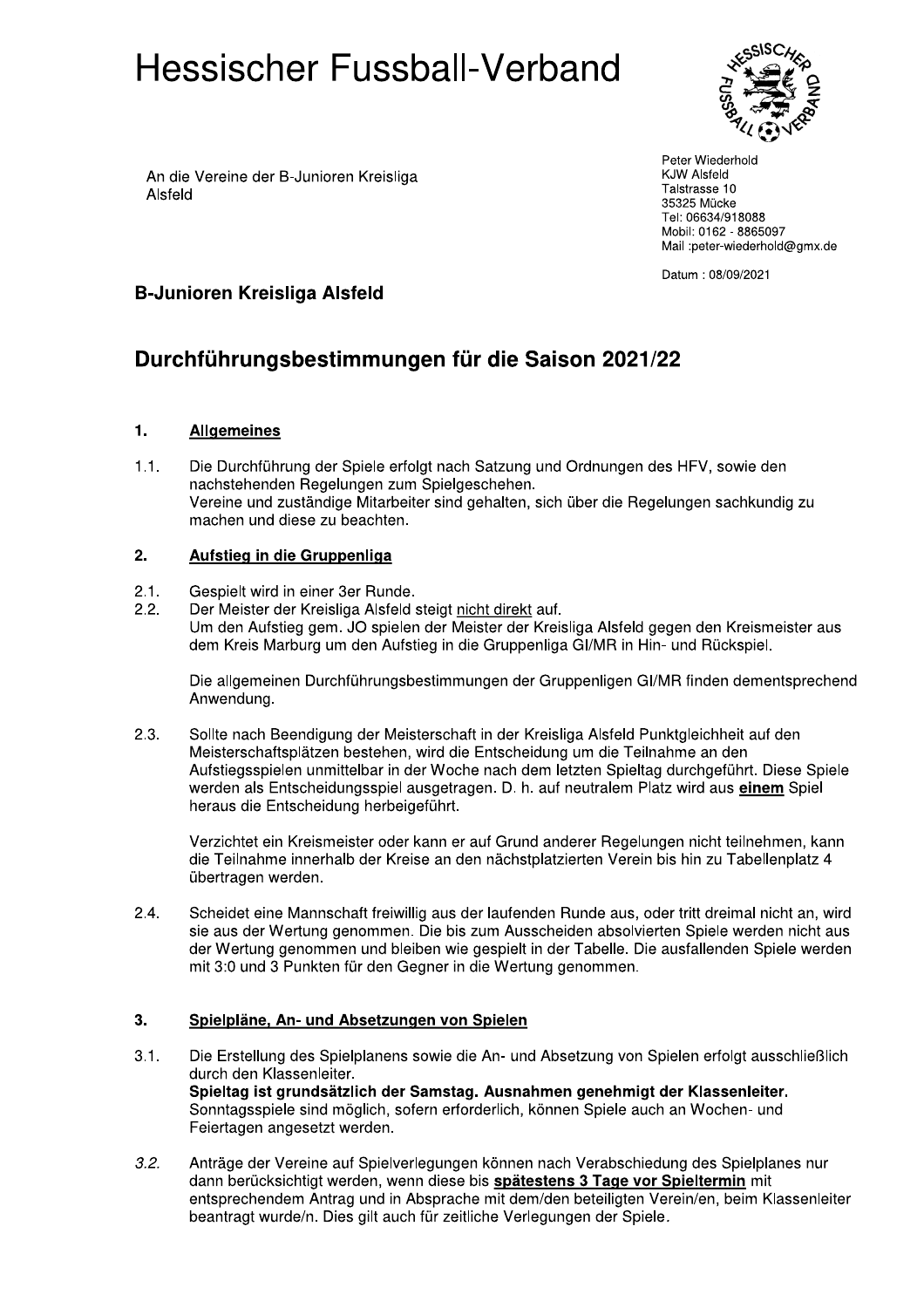#### $3.3.$ Die Verlegung gilt erst nach Zustimmung des Klassenleiters als genehmigt. Der letzte Spieltag wird zeitgleich durchgeführt.

#### 4. Spielfelder

- $4.1.$ Die Vereine verfügen über die unterschiedlichsten Sportplätze (Naturrasen, Kunstrasen und Hartplatz). Die Vereine sind gehalten, sich auf diese unterschiedlichsten Platzbeschaffenheiten einzustellen.
- $4.2.$ Über die Bespielbarkeit eines Platzes entscheiden neutrale Vertreter des HFV in Verbindung mit Vertretern der Gemeinden/Vereinen, die dem Klassenleiter für jeden Spielort vor dem Spieliahr zu melden sind. Der Platzverein ist außerdem verpflichtet, bei anstehenden widrigen Wetterund/oder Platzverhältnissen den Klassenleiter und den Gastverein hierüber zu informieren und vorsorglich Kontaktmöglichkeiten am Spieltag sicherzustellen. Die Entscheidung über einen Spielausfall ist dem Klassenleiter und dem Gastverein unverzüglich mitzuteilen.
- $4.3.$ Bei Heimspielen die eine JSG/JFV betreffen sind ALLE Plätze der JSG / JFV zu überprüfen und die Unbespielbarkeit dementsprechend zu dokumentieren
- 4.4. Spiele unter Flutlicht sind zugelassen.

#### 5. Spielberechtigung und Spielbetrieb

 $5.1.$ Spielberechtigt für die B-Junioren Kreisliga sind alle Spieler des Jahrgangs 01.01.2005 und jünger, die eine Spielberechtigung durch einen gültigen Spielerpass nachweisen können. Die Vereine sind verpflichtet, eine Spielerliste mit der Angabe von Geburtsdatum und Passnummer spätestens drei Tage vor dem ersten Pflichtspiel vorzulegen. Nachmeldungen müssen spätesten am Tag vor dem Spiel (auch per Fax) beim Klassenleiter eingegangen sein.

Die gültigen Spielerpässe müssen am Spieltage vorliegen.

- $5.2.$ Die Legitimation kann über Personalausweis, Reisepass oder Aufenthaltsberechtigung erfolgen
- Die Vorlage der aktuellen Spielerliste mit Bildern ist statthaft. 5.3. Das Spielen mit einer Passkopie ist untersagt. Bei fehlenden Pässen haben sich die Spieler durch einen amtlichen Lichtbildausweis zu legitimieren. Ist ein solcher Ausweis nicht verfügbar, sind von SRin oder SR alle bietenden Möglichkeiten auszuschöpfen, um die Identität des Spielers festzustellen. Die Bestimmungen des §9 JO Nr. 3 letzter Absatz, finden hier Anwendung.

#### Spielberichte 6.

- Für den Spielbetrieb ist der Online Spielbericht zu verwenden.  $6.1.$
- $6.2.$ Bei nicht Verfügbarkeit sind Spielberichtsformulare des HFV (einfach) zu verwenden.
- 6.3. Der Originalspielbericht ist nach dem Spiel vom Schiedsrichter unverzüglich an den Klassenleiter zu senden. Hierfür stellt der Platzverein einen ausreichend frankierten Briefumschlag zur Verfügung.

#### $7.$ **Spielzeit**

 $7.1.$ Die Spielzeit beträgt 2 x 40 Minuten.

- Während des gesamten Spieles dürfen bis zu vier Spieler in einer Spielunterbrechung aus- und  $8.1.$ wieder eingewechselt werden (JO § 12).
- $8.2.$ Alle zum Einsatz gekommenen Auswechselspieler sind sofort nach Spielende auf dem Spielberichtsbogen nachzutragen (max. 15 Spieler). Alle eingewechselten Spieler sind auf dem Spielbericht zu vermerken Alle zum Einsatz gekommenen Auswechselspieler sind sofort nach Spielende auf dem Spielberichtsbogen nachzutragen (max. 15 Spieler). Eingesetzte Spieler sind vom Schiedsrichter im Spielbericht zu vermerken. Die Durchführungsbestimmungen des §12, 3 JO der Region GI/MR finden Anwendung und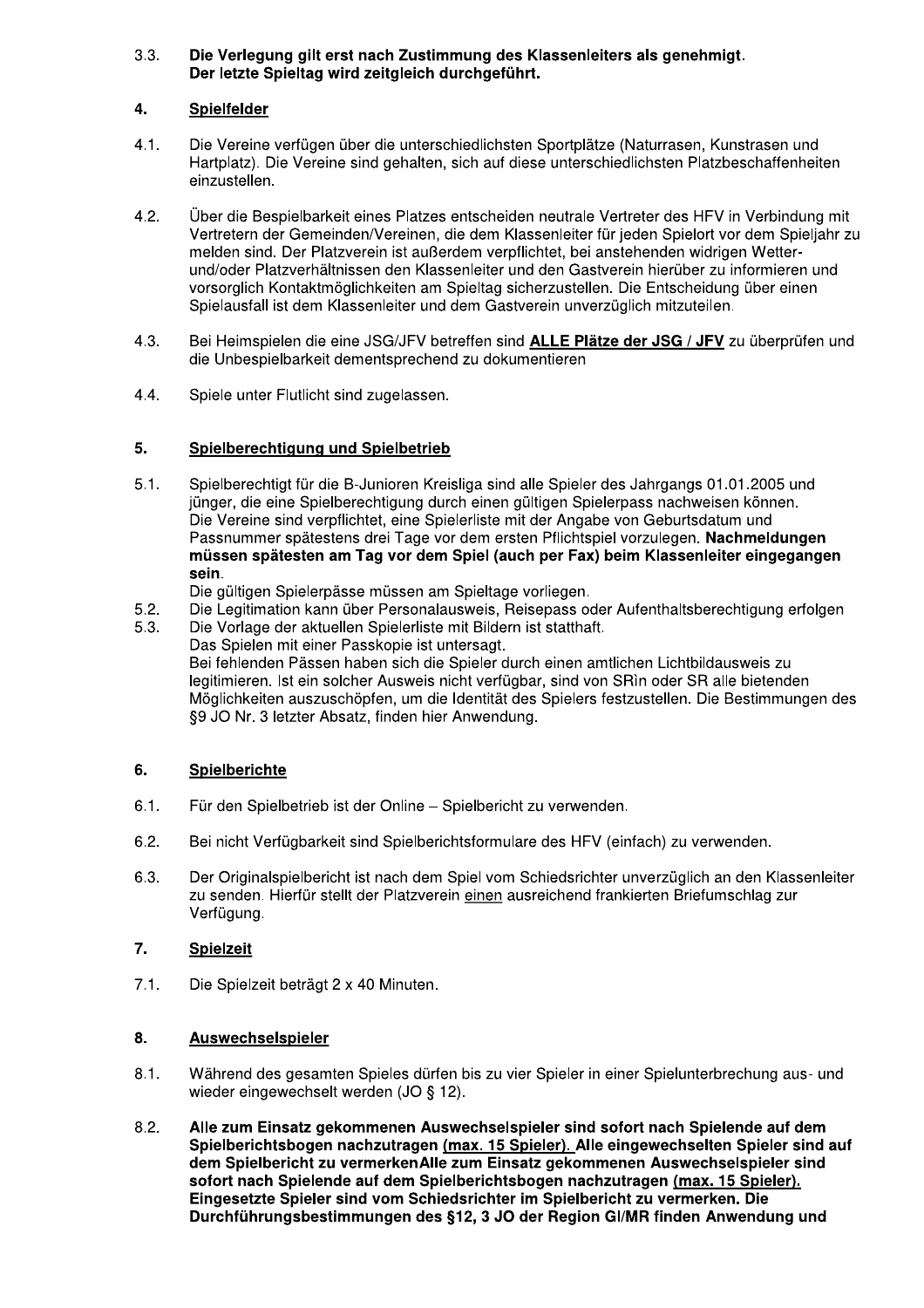### werden vom Klassenleiter zur Verfügung gestellt.

8.3. Bei der ersten Einwechslung hat der Spieler dem Schiedsrichter eine Einwechselkarte mit seinem Namen und der Nummer mit der er auf dem Spielberichtsbogen aufgeführt ist/wird, zu übergeben (die Rückennummer auf der Spielkleidung muss identisch sein).

#### 9. **Schiedsrichter**

 $9.1.$ Für die Ansetzung der Schiedsrichter ist vom KSA Alsfeld beauftragter Ansetzer zuständig. Die Spiele werden mit einem Schiedsrichter besetzt. Tandem Ansetzungen sind möglich. Diese haben KEINE Mehrkosten für den Heimverein zur Folge.

#### $10.$ Sportrechtssprechung

- Für Vergehen im Zusammenhang mit den Spielen der Kreisliga ist die Rechts- und  $10.1.$ Verfahrensordnung des HFV maßgebend.
- $10.2.$ Zuständiges Rechtsorgan ist das Kreissportgericht Alsfeld in allen Rechtsangelegenheiten sowie der Klassenleiter für Verwaltungsstrafen (§ 18 StrO).

#### $11.$ Meldung der Spielergebnisse

- 11.1. Die Platzvereine sind verpflichtet, das Spielergebnis und Spielausfälle an das DFB-Net zu melden.
- Spielergebnisse einschließlich Abbruch gelten als unverzüglich im Sinne des § 39  $11.2$ Jugendordnung mitgeteilt, wenn sie bis 18.00 Uhr des Tages, an dem das Spiel stattfindet. eingepflegt sind. Für Spiele, die nach 17.00 Uhr beendet sind, gelten die Spielergebnisse als unverzüglich mitgeteilt, wenn sie bis spätestens eine Stunde nach Spielende in das System eingepflegt sind.

#### $12$ Anschriftenverzeichnis

- $12.1.$ Den Vereinen wird ein Anschriftenverzeichnis zur Verfügung gestellt
- $12.3$ Für die Zustellung von Benachrichtigungen jeglicher Art im Zusammenhang mit dem Spielbetrieb ist dieses Anschriftenverzeichnis maßgebend.
- Änderungen sind dem Klassenleiter und den Vereinen unverzüglich zu melden. 12.4

#### $13.$ Schlussbestimmungen

Verstöße gegen diese Durchführungsbestimmungen werden gemäß der Rechts- und Verfahrensordnung des HFV geahndet.

Peter Walter

Karl-Heinz Anton Klassenleiter

> Kreisjugendwart Alsfeld August 2021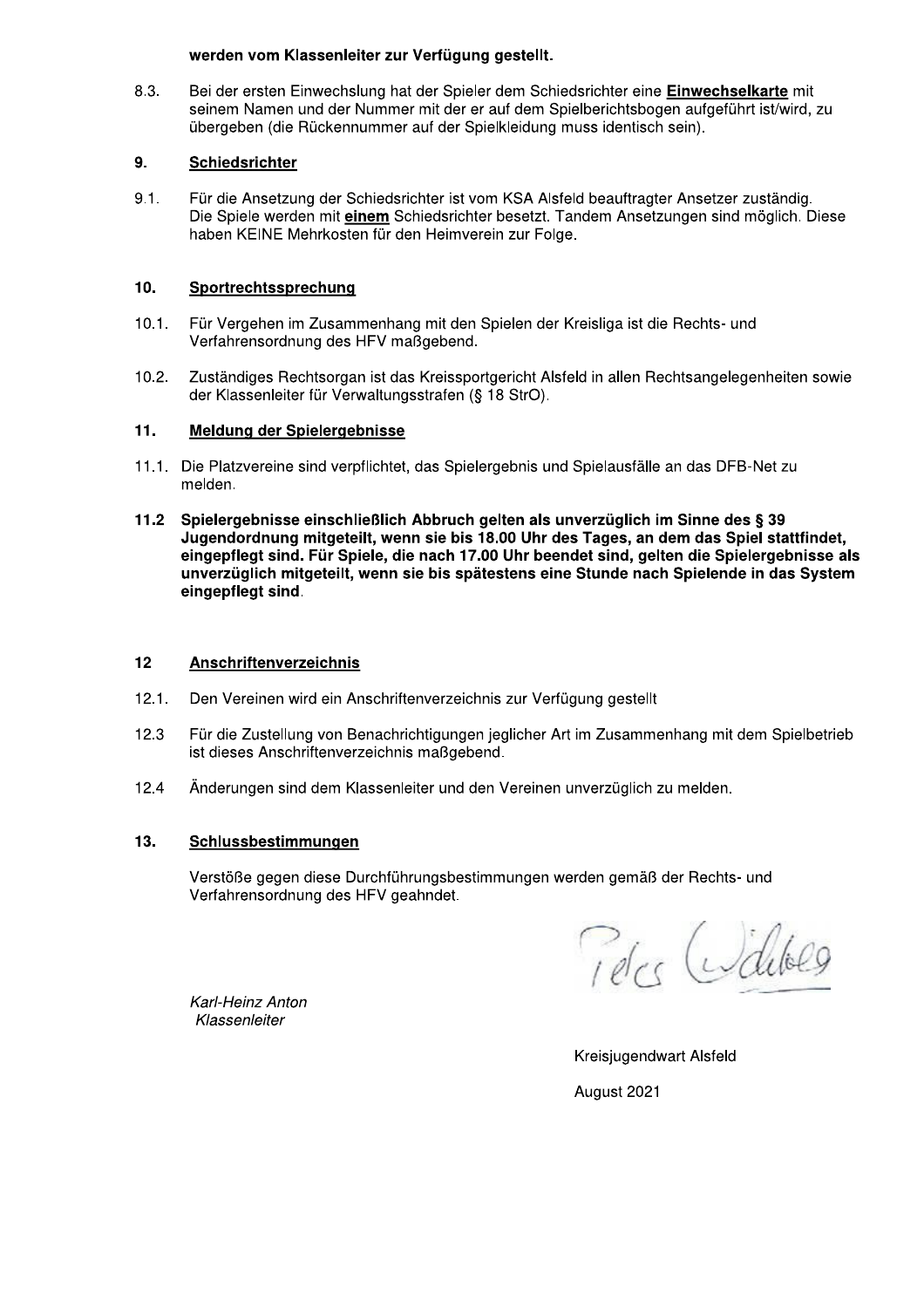

An die Vereine der C-Junioren Kreisliga Alsfeld/GI/MR

Peter Wiederhold **KJW Alsfeld** Talstrasse 10 35325 Mücke Tel: 06634/918088 Mobil: 0162 - 8865097 Mail :peter-wiederhold@gmx.de

Datum: 17/09/2021

## C-Junioren Kreisliga Alsfeld/Gl

# Durchführungsbestimmungen für die Saison 2021/22

#### $1.$ **Allgemeines**

Die Durchführung der Spiele erfolgt nach Satzung und Ordnungen des HFV, sowie den  $1.1.$ nachstehenden Regelungen zum Spielgeschehen. Vereine und zuständige Mitarbeiter sind gehalten, sich über die Regelungen sachkundig zu machen und diese zu beachten.

#### $2.$ Aufstieg in die Gruppenliga

- $2.1.$ Gespielt wird in Hin-und Rückspiel.
- $2.2.$ Der Meister der Kreisliga Alsfeld/GI/MR steigt nicht direkt auf. Um den Aufstieg gem. JO spielen der Meister der Kreisliga Alsfeld/GI gegen den Kreismeister aus dem Kreis Gießen um den Aufstieg in die Gruppenliga GI/MR in Hin- und Rückspiel.

Die allgemeinen Durchführungsbestimmungen der Gruppenligen GI/MR finden dementsprechend Anwendung.

 $2.3.$ Sollte nach Beendigung der Meisterschaft in der Kreisliga Alsfeld/GI Punktgleichheit auf den Meisterschaftsplätzen bestehen, wird die Entscheidung um die Teilnahme an den Aufstiegsspielen unmittelbar in der Woche nach dem letzten Spieltag durchgeführt. Diese Spiele werden als Entscheidungsspiel ausgetragen. D. h. auf neutralem Platz wird aus einem Spiel heraus die Entscheidung herbeigeführt.

Verzichtet ein Kreismeister oder kann er auf Grund anderer Regelungen nicht teilnehmen, kann die Teilnahme innerhalb der Kreise an den nächstplatzierten Verein bis hin zu Tabellenplatz 4 übertragen werden.

 $2.4.$ Scheidet eine Mannschaft freiwillig aus der laufenden Runde aus, oder tritt dreimal nicht an, wird sie aus der Wertung genommen. Die bis zum Ausscheiden absolvierten Spiele werden nicht aus der Wertung genommen und bleiben wie gespielt in der Tabelle. Die ausfallenden Spiele werden mit 3:0 und 3 Punkten für den Gegner in die Wertung genommen.

#### $3.$ Spielpläne, An- und Absetzungen von Spielen

- $3.1.$ Die Erstellung des Spielplanens sowie die An- und Absetzung von Spielen erfolgt ausschließlich durch den Klassenleiter. Spieltag ist grundsätzlich der Samstag. Ausnahmen genehmigt der Klassenleiter. Sonntagsspiele sind möglich, sofern erforderlich, können Spiele auch an Wochen- und Feiertagen angesetzt werden.
- $3.2.$ Anträge der Vereine auf Spielverlegungen können nach Verabschiedung des Spielplanes nur dann berücksichtigt werden, wenn diese bis spätestens 3 Tage vor Spieltermin mit entsprechendem Antrag und in Absprache mit dem/den beteiligten Verein/en, beim Klassenleiter beantragt wurde/n. Dies gilt auch für zeitliche Verlegungen der Spiele.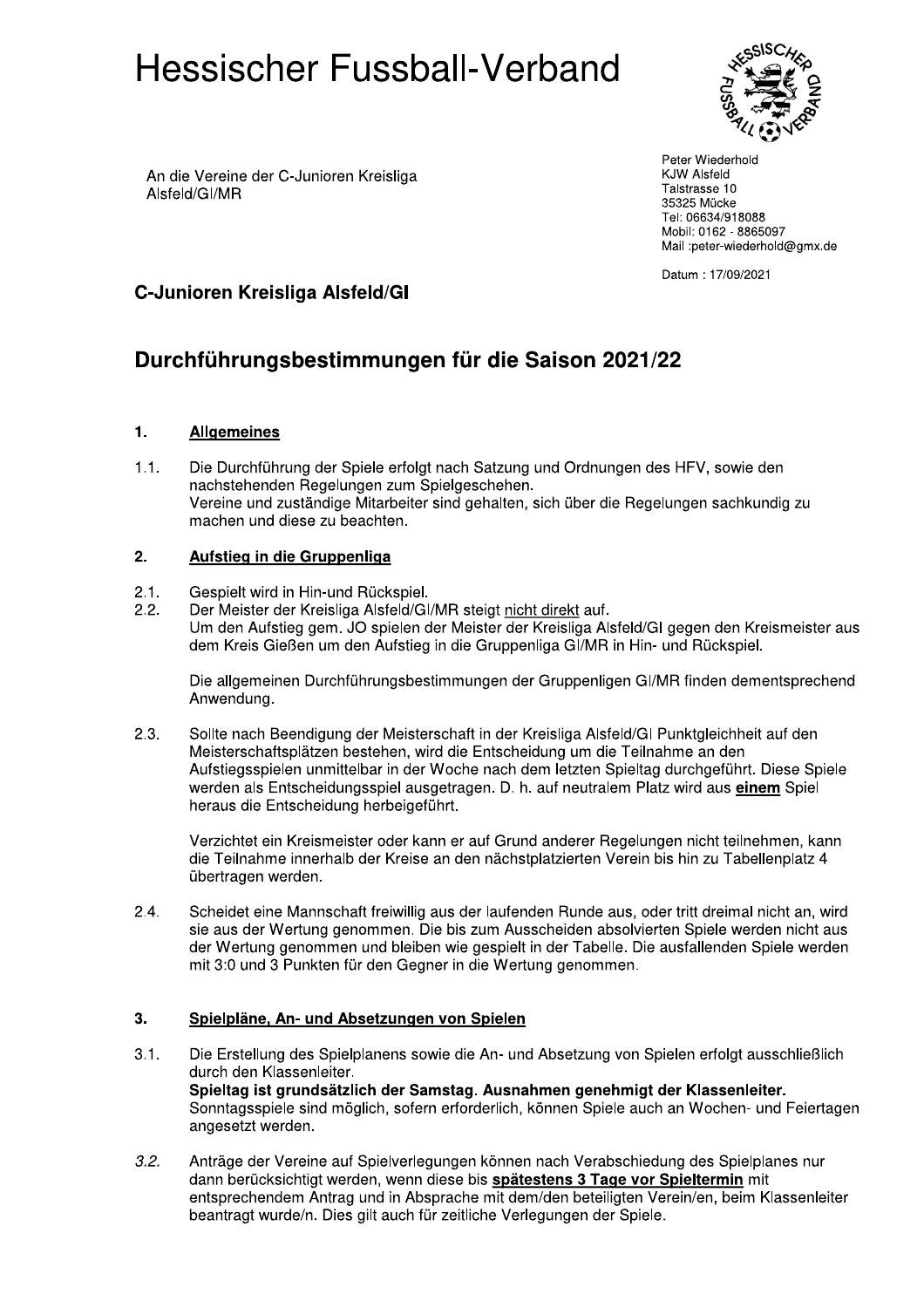#### $3.3.$ Die Verlegung gilt erst nach Zustimmung des Klassenleiters als genehmigt. Der letzte Spieltag wird zeitgleich durchgeführt.

#### 4. **Spielfelder**

- $4.1.$ Die Vereine verfügen über die unterschiedlichsten Sportplätze (Naturrasen, Kunstrasen und Hartplatz). Die Vereine sind gehalten, sich auf diese unterschiedlichsten Platzbeschaffenheiten einzustellen.
- $4.2.$ Über die Bespielbarkeit eines Platzes entscheiden neutrale Vertreter des HFV in Verbindung mit Vertretern der Gemeinden/Vereinen, die dem Klassenleiter für jeden Spielort vor dem Spieliahr zu melden sind. Der Platzverein ist außerdem verpflichtet, bei anstehenden widrigen Wetterund/oder Platzverhältnissen den Klassenleiter und den Gastverein hierüber zu informieren und vorsorglich Kontaktmöglichkeiten am Spieltag sicherzustellen. Die Entscheidung über einen Spielausfall ist dem Klassenleiter und dem Gastverein unverzüglich mitzuteilen.
- $4.3.$ Bei Heimspielen die eine JSG/JFV betreffen sind ALLE Plätze der JSG / JFV zu überprüfen und die Unbespielbarkeit dementsprechend zu dokumentieren
- $4.4.$ Spiele unter Flutlicht sind zugelassen.

#### 5. Spielberechtigung und Spielbetrieb

 $5.1.$ Spielberechtigt für die C-Junioren Kreisliga sind alle Spieler des Jahrgangs 01.01.2007 und jünger, die eine Spielberechtigung durch einen gültigen Spielerpass nachweisen können. Die Vereine sind verpflichtet, eine Spielerliste mit der Angabe von Geburtsdatum und Passnummer spätestens drei Tage vor dem ersten Pflichtspiel vorzulegen. Nachmeldungen müssen spätesten am Tag vor dem Spiel (auch per Fax) beim Klassenleiter eingegangen sein.

Die gültigen Spielerpässe müssen am Spieltage vorliegen.

- $5.2.$ Die Legitimation kann über Personalausweis, Reisepass oder Aufenthaltsberechtigung erfolgen
- $5.3.$ Die Vorlage der aktuellen Spielerliste mit Bildern ist statthaft. Das Spielen mit einer Passkopie ist untersagt. Bei fehlenden Pässen haben sich die Spieler durch einen amtlichen Lichtbildausweis zu legitimieren. Ist ein solcher Ausweis nicht verfügbar, sind von SRin oder SR alle bietenden Möglichkeiten auszuschöpfen, um die Identität des Spielers festzustellen. Die Bestimmungen des §9 JO Nr. 3 letzter Absatz, finden hier Anwendung.

#### 6. Spielberichte

- $6.1.$ Für den Spielbetrieb ist der Online - Spielbericht zu verwenden.
- $6.2.$ Bei nicht Verfügbarkeit sind Spielberichtsformulare des HFV (einfach) zu verwenden.
- $6.3.$ Der Originalspielbericht ist nach dem Spiel vom Schiedsrichter unverzüglich an den Klassenleiter zu senden. Hierfür stellt der Platzverein einen ausreichend frankierten Briefumschlag zur Verfügung.

#### $\overline{7}$ . **Spielzeit**

 $7.1.$ Die Spielzeit beträgt 2 x 35 Minuten.

- $8.1.$ Während des gesamten Spieles dürfen bis zu vier Spieler in einer Spielunterbrechung aus- und wieder eingewechselt werden (JO § 12).
- $8.2.$ Alle zum Einsatz gekommenen Auswechselspieler sind sofort nach Spielende auf dem Spielberichtsbogen nachzutragen (max. 15 Spieler). Alle eingewechselten Spieler sind auf dem Spielbericht zu vermerken Alle zum Einsatz gekommenen Auswechselspieler sind sofort nach Spielende auf dem Spielberichtsbogen nachzutragen (max. 15 Spieler). Eingesetzte Spieler sind vom Schiedsrichter im Spielbericht zu vermerken. Die Durchführungsbestimmungen des §12, 3 JO der Region GI/MR finden Anwendung und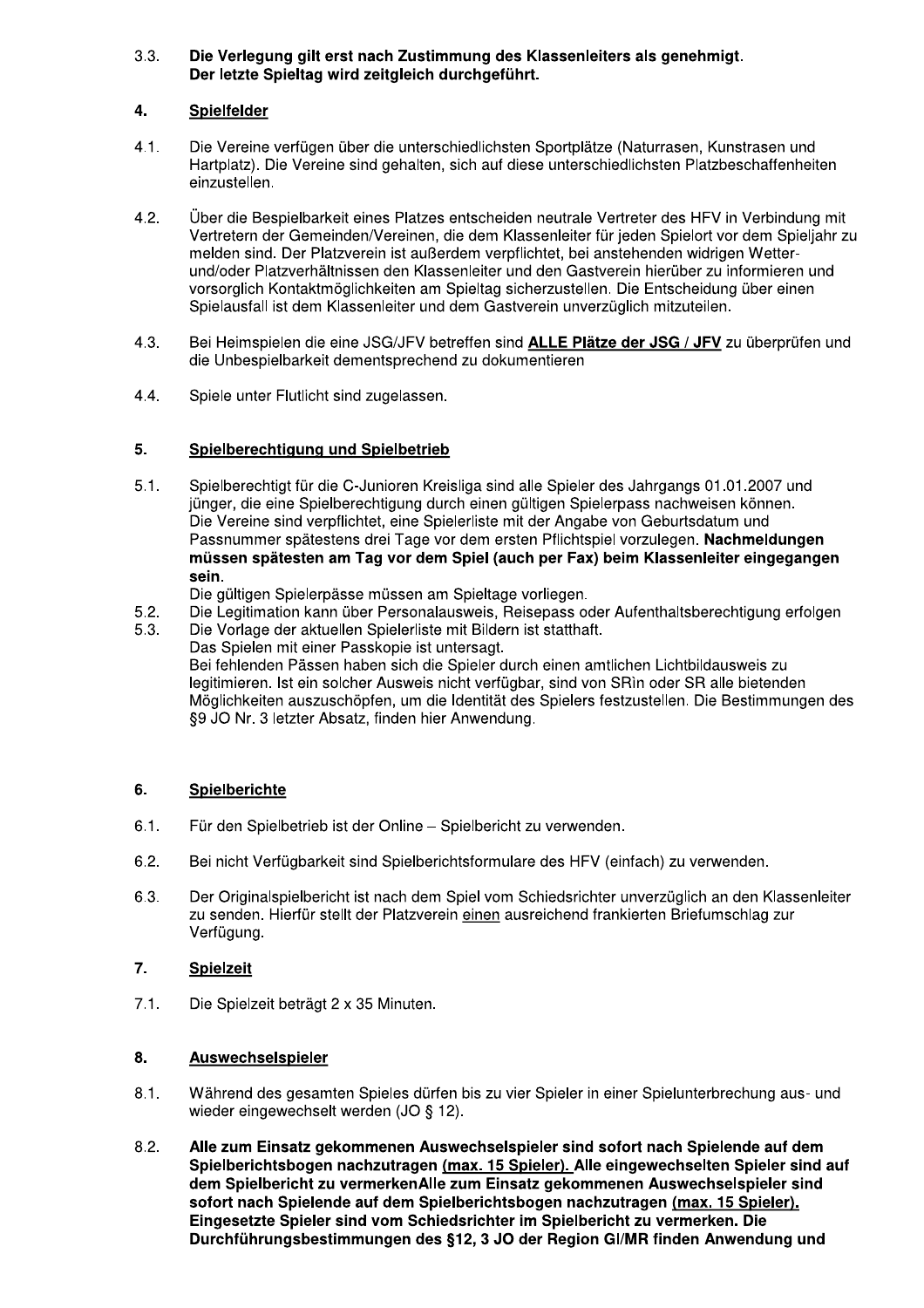### werden vom Klassenleiter zur Verfügung gestellt.

8.3. Bei der ersten Einwechslung hat der Spieler dem Schiedsrichter eine Einwechselkarte mit seinem Namen und der Nummer mit der er auf dem Spielberichtsbogen aufgeführt ist/wird, zu übergeben (die Rückennummer auf der Spielkleidung muss identisch sein).

#### 9. Schiedsrichter

 $9.1.$ Für die Ansetzung der Schiedsrichter ist vom KSA Alsfeld beauftragter Ansetzer zuständig. Die Spiele werden mit einem Schiedsrichter besetzt. Tandem Ansetzungen sind möglich. Diese haben KEINE Mehrkosten für den Heimverein zur Folge.

#### $10.$ Sportrechtssprechung

- $10.1.$ Für Vergehen im Zusammenhang mit den Spielen der Kreisliga ist die Rechts- und Verfahrensordnung des HFV maßgebend.
- $10.2.$ Zuständiges Rechtsorgan ist das Kreissportgericht Alsfeld in allen Rechtsangelegenheiten sowie der Klassenleiter für Verwaltungsstrafen (§ 18 StrO).

#### $11.$ Meldung der Spielergebnisse

- 11.1. Die Platzvereine sind verpflichtet, das Spielergebnis und Spielausfälle an das DFB-Net zu melden.
- $11.2$ Spielergebnisse einschließlich Abbruch gelten als unverzüglich im Sinne des § 39 Jugendordnung mitgeteilt, wenn sie bis 18.00 Uhr des Tages, an dem das Spiel stattfindet. eingepflegt sind. Für Spiele, die nach 17.00 Uhr beendet sind, gelten die Spielergebnisse als unverzüglich mitgeteilt, wenn sie bis spätestens eine Stunde nach Spielende in das System eingepflegt sind.

#### $12$ Anschriftenverzeichnis

- $12.1.$ Den Vereinen wird ein Anschriftenverzeichnis zur Verfügung gestellt
- $12.3$ Für die Zustellung von Benachrichtigungen jeglicher Art im Zusammenhang mit dem Spielbetrieb ist dieses Anschriftenverzeichnis maßgebend.
- $124$ Änderungen sind dem Klassenleiter und den Vereinen unverzüglich zu melden.

#### $13.$ Schlussbestimmungen

Verstöße gegen diese Durchführungsbestimmungen werden gemäß der Rechts- und Verfahrensordnung des HFV geahndet.

Teles Widels

**Ralf Peter** Klassenleiter

Kreisiugendwart August 2021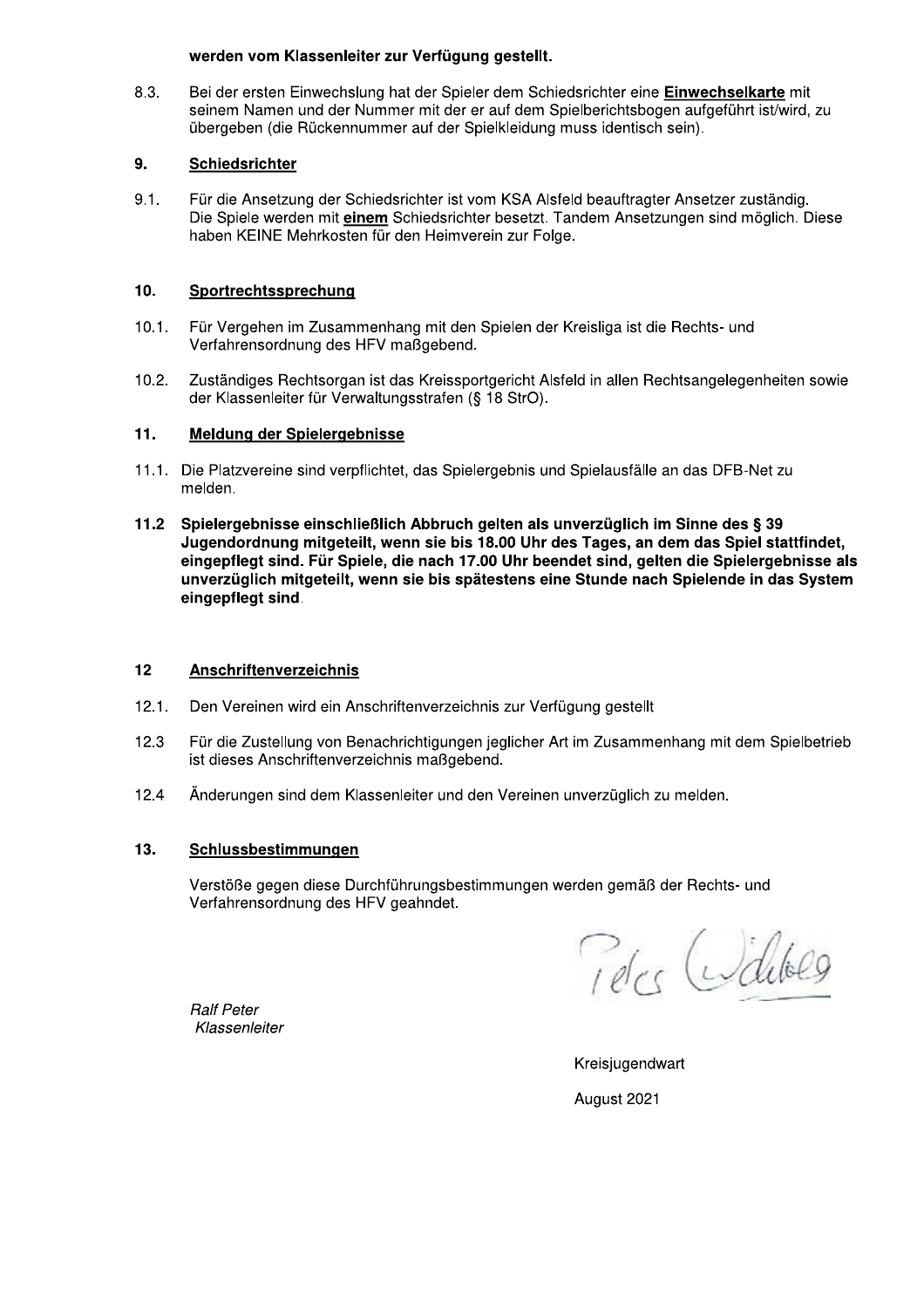

An die Vereine der D-Junioren Kreisliga Alsfeld

Siegfried Spangehl Klassenleiter D-Junioren Am Lindenstück 3 35410 Hungen Tel: 06402/9354 Tel.:(M): 0174/8490457 Mail:s.spangehl@web.de Datum: 08/09/2021

## D-Junioren Kreisliga Alsfeld/Gl

# Durchführungsbestimmungen für die Saison 2020/21

#### $1.$ **Allgemeines**

 $1.1.$ Die Durchführung der Spiele erfolgt nach Satzung und Ordnungen des HFV, sowie den nachstehenden Regelungen zum Spielgeschehen. Vereine und zuständige Mitarbeiter sind gehalten, sich über die Regelungen sachkundig zu machen und diese zu beachten.

#### $2.$ Aufstieg in die Gruppenliga

Der Meister der Kreisliga Alsfeld/GI steigt nicht direkt auf. Unmittelbar nach Rundenende wird der Meister gegen den Meister der KL Dillenburg in Hin- und Rückspiel um den Aufstieg bzw. Verbleib in die Gruppenliga GI/MR gem. JO spielen

 $2.1.$ Sollte nach Beendigung der Meisterschaft in der Kreisliga Alsfeld/GI Punktgleichheit auf den Meisterschaftsplätzen bestehen, wird die Entscheidung um die Teilnahme an den Aufstiegsspielen unmittelbar in der Woche nach dem letzten Spieltag durchgeführt. Diese Spiele werden als Entscheidungsspiel ausgetragen. D. h. auf neutralem Platz wird aus einem Spiel heraus die Entscheidung herbeigeführt.

Verzichtet ein Kreismeister oder kann er auf Grund anderer Regelungen nicht teilnehmen, kann die Teilnahme innerhalb der Kreise an den nächstplatzierten Verein bis hin zu Tabellenplatz 4 übertragen werden.

- $2.2$ Die Tordifferenz entscheidet nicht über eine Meisterschaft oder Qualifikation zu den Relegationsspielen und ist somit zur Entscheidung nicht heranzuziehen.
- Scheidet eine Mannschaft freiwillig aus der laufenden Runde aus, oder tritt dreimal nicht an, wird  $2.3.$ sie aus der Wertung genommen. Die bis zum Ausscheiden absolvierten Spiele werden nicht aus der Wertung genommen und bleiben wie gespielt in der Tabelle. Die ausfallenden Spiele werden mit 3:0 und 3 Punkten für den Gegner in die Wertung genommen.

#### $3.$ Spielpläne, An- und Absetzungen von Spielen

- $3.1.$ Die Erstellung des Spielplanens sowie die An- und Absetzung von Spielen erfolgt ausschließlich durch den Klassenleiter. Spieltag ist grundsätzlich der Samstag. Sonntagsspiele sind möglich, sofern erforderlich, können Spiele auch an Wochen- und Feiertagen angesetzt werden.
- Anträge der Vereine auf Spielverlegungen können nach Verabschiedung des Spielplanes nur  $3.2.$ dann berücksichtigt werden, wenn diese bis spätestens 3 Tage vor Spieltermin mit entsprechendem Antrag und in Absprache mit dem/den beteiligten Verein/en, beim Klassenleiter beantragt wurde/n. Dies gilt auch für zeitliche Verlegungen der Spiele.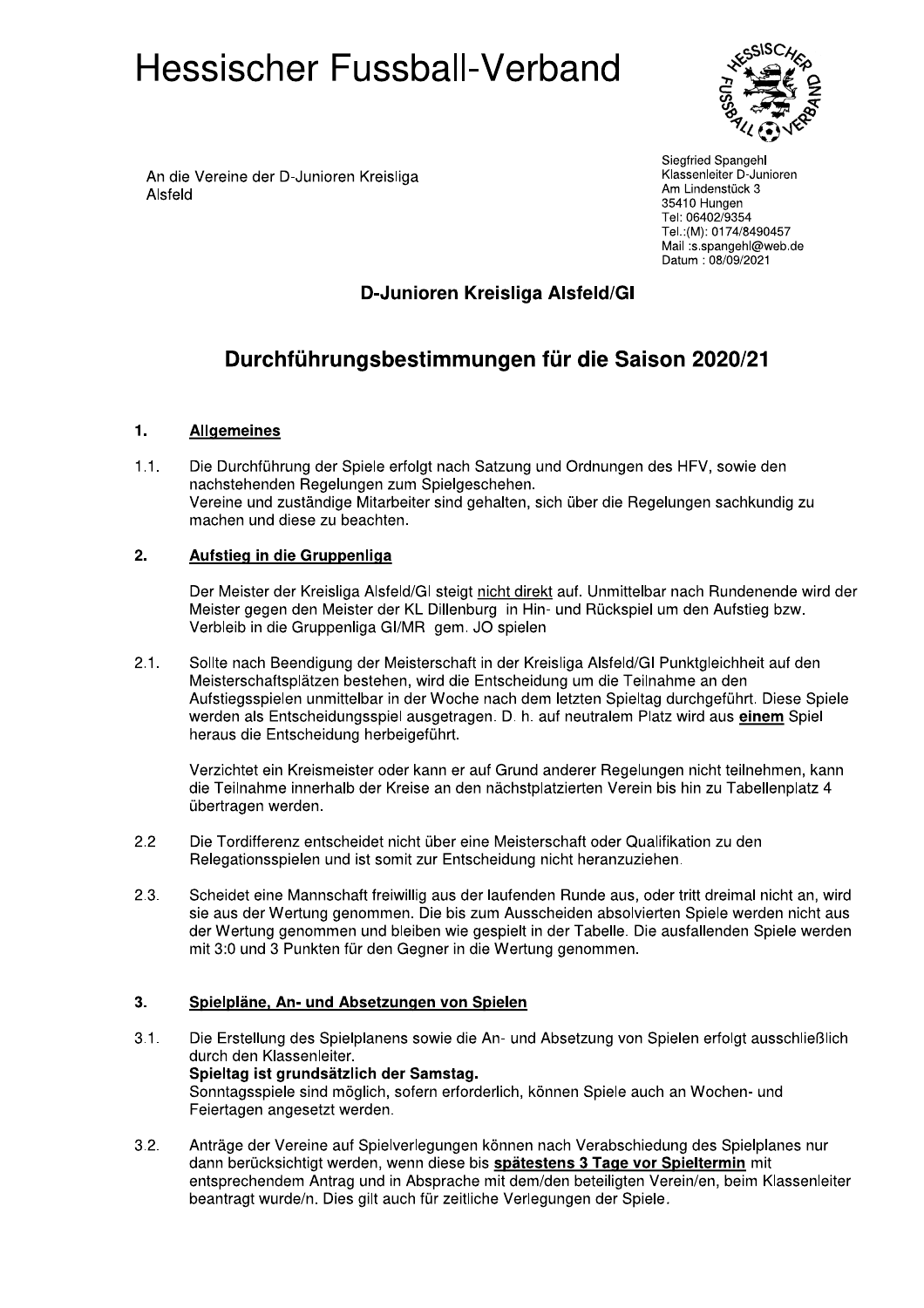#### $3.3.$ Die Verlegung gilt erst nach Zustimmung des Klassenleiters als genehmigt. Der letzte Spieltag wird zeitgleich durchgeführt.

#### 4. Spielfelder

- $4.1.$ Die Vereine verfügen über die unterschiedlichsten Sportplätze (Naturrasen, Kunstrasen und Hartplatz). Die Vereine sind gehalten, sich auf diese unterschiedlichsten Platzbeschaffenheiten einzustellen.
- $4.2.$ Über die Bespielbarkeit eines Platzes entscheiden neutrale Vertreter des HFV in Verbindung mit Vertretern der Gemeinden/Vereinen, die dem Klassenleiter für jeden Spielort vor dem Spieliahr zu melden sind. Der Platzverein ist außerdem verpflichtet, bei anstehenden widrigen Wetterund/oder Platzverhältnissen den Klassenleiter und den Gastverein hierüber zu informieren und vorsorglich Kontaktmöglichkeiten am Spieltag sicherzustellen. Die Entscheidung über einen Spielausfall ist dem Klassenleiter und dem Gastverein unverzüglich mitzuteilen.
- $4.3.$ Bei Heimspielen die eine JSG/JFV betreffen sind ALLE Plätze der JSG / JFV zu überprüfen und die Unbespielbarkeit dementsprechend zu dokumentieren
- 4.4. Spiele unter Flutlicht sind zugelassen.

#### 5. Spielberechtigung und Spielbetrieb

 $5.1.$ Spielberechtigt für die D-Junioren Kreisliga sind alle Spieler des Jahrgangs 01.01.2009 und jünger, die eine Spielberechtigung durch einen gültigen Spielerpass nachweisen können. Die Vereine sind verpflichtet, eine Spielerliste mit der Angabe von Geburtsdatum und Passnummer spätestens drei Tage vor dem ersten Pflichtspiel vorzulegen. Nachmeldungen müssen spätesten am Tag vor dem Spiel (auch per Fax) beim Klassenleiter eingegangen sein.

Die gültigen Spielerpässe müssen am Spieltage vorliegen.

Das Spielen mit einer Passkopie ist untersagt.

Bei fehlenden Pässen haben sich die Spieler durch einen amtlichen Lichtbildausweis. Personalausweis, Reisepass oder Aufenthaltsgenehmigung zu legitimieren. Ist ein solcher Ausweis nicht verfügbar, sind von SRIn oder SR alle bietenden Möglichkeiten auszuschöpfen, um die Identität des Spielers festzustellen. Die Bestimmungen des §9 JO Nr. 3 letzter Absatz, finden hier Anwendung.

#### 6. Spielberichte

- $6.1.$ Für den Spielbetrieb ist der Online - Spielbericht zu verwenden.
- Ist dieser nicht verfügbar sind Spielberichtsformulare des HFV zu verwenden (einfach).  $6.2.$
- 6.3. Der Originalspielbericht ist nach dem Spiel vom Schiedsrichter unverzüglich an den Klassenleiter zu senden. Hierfür stellt der Platzverein einen ausreichend frankierten Briefumschlag zur Verfügung.

#### $\overline{7}$ . **Spielzeit**

 $7.1.$ Die Spielzeit beträgt 2 x 30 Minuten.

- Während des gesamten Spieles dürfen bis zu vier Spieler in einer Spielunterbrechung aus- und  $8.1.$ wieder eingewechselt werden (JO § 12).
- $8.2.$ Alle zum Einsatz gekommenen Auswechselspieler sind sofort nach Spielende auf dem Spielberichtsbogen nachzutragen (max. 15 Spieler). Eingesetzte Spieler sind vom Schiedsrichter im Spielbericht zu vermerken. Die Durchführungsbestimmungen des §12, 3 JO der Region GI/MR finden Anwendung und werden vom Klassenleiter zur Verfügung gestellt
- $8.3.$ Bei der ersten Einwechslung hat der Spieler dem Schiedsrichter eine Einwechselkarte mit seinem Namen und der Nummer mit der er auf dem Spielberichtsbogen aufgeführt ist/wird, zu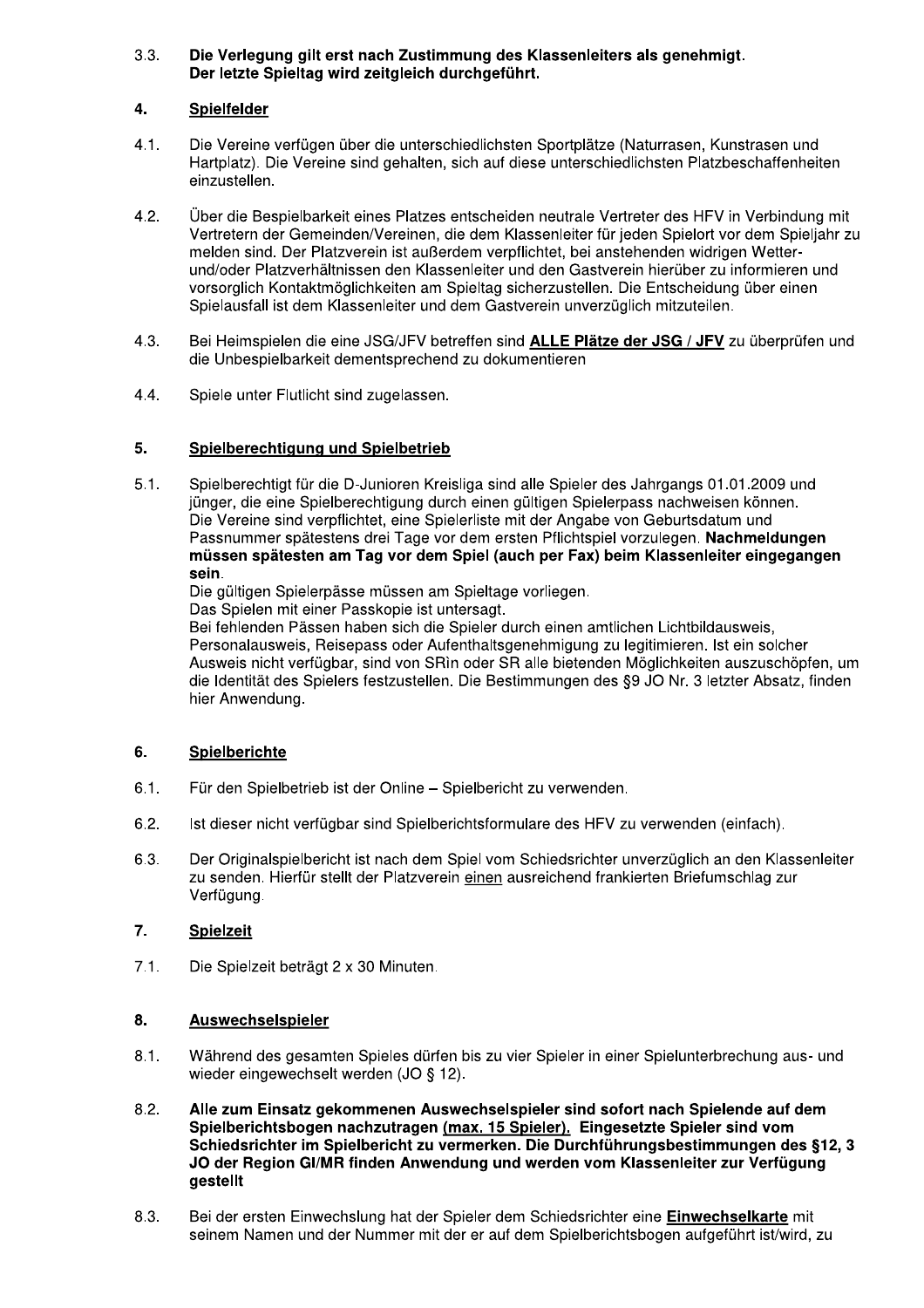übergeben (die Rückennummer auf der Spielkleidung muss identisch sein).

#### 9. Schiedsrichter

 $9.1.$ Für die Ansetzung der Schiedsrichter ist ein vom KSA eingesetzter Ansetzer zuständig. Die Spiele werden mit einem Schiedsrichter besetzt.

#### $10.$ Sportrechtssprechung

- $10.1.$ Für Vergehen im Zusammenhang mit den Spielen der Kreisliga ist die Rechts- und Verfahrensordnung des HFV maßgebend.
- $10.2.$ Zuständiges Rechtsorgan ist das Kreissportgericht Alsfeld in allen Rechtsangelegenheiten sowie der Klassenleiter für Verwaltungsstrafen (§ 18 StrO).

#### $11.$ Meldung der Spielergebnisse

- 11.1. Die Platzvereine sind verpflichtet, das Spielergebnis und Spielausfälle an das DFB-Net zu melden.
- $11.2$ Spielergebnisse einschließlich Abbruch gelten als unverzüglich im Sinne des § 39 Jugendordnung mitgeteilt, wenn sie bis 18.00 Uhr des Tages, an dem das Spiel stattfindet, eingepflegt sind. Für Spiele, die nach 17.00 Uhr beendet sind, gelten die Spielergebnisse als unverzüglich mitgeteilt, wenn sie bis spätestens eine Stunde nach Spielende in das System eingepflegt sind.

#### $12$ Anschriftenverzeichnis

- $12.1.$ Den Vereinen wird ein Anschriftenverzeichnis zur Verfügung gestellt
- $12.3$ Für die Zustellung von Benachrichtigungen jeglicher Art im Zusammenhang mit dem Spielbetrieb ist dieses Anschriftenverzeichnis maßgebend.
- 12.4 Änderungen sind dem Klassenleiter und den Vereinen unverzüglich zu melden.

#### $13.$ Schlussbestimmungen

Verstöße gegen diese Durchführungsbestimmungen werden gemäß der Rechts- und Verfahrensordnung des HFV geahndet.

Siegfried Spangehl

Peter Wiederhold

Pelcs Willis

Klassenleiter August 2021

Kreisjugendwart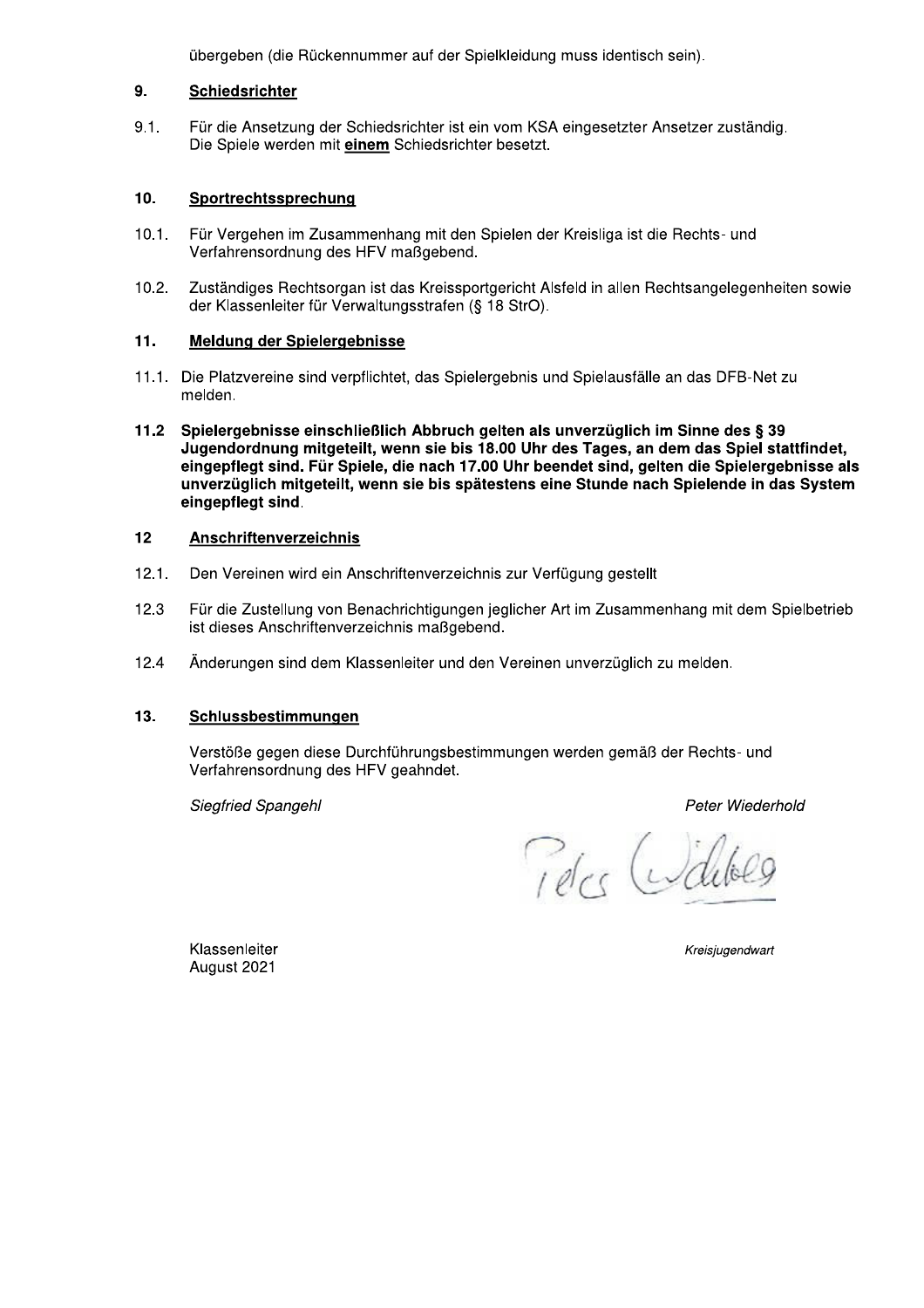

Peter Wiederhold **KJW Alsfeld** Talstrasse 10 35325 Mücke Tel: 06634/918088 Mobil: 0162 - 8865097 Mail :peter-wiederhold@gmx.de

Datum: 08/09/2021

## E-Junioren Kreisliga Alsfeld

An die Vereine der E-Junioren Kreisliga Alsfeld

# Durchführungsbestimmungen für die Saison 2021/22

#### $1.$ **Allgemeines**

Die Durchführung der Spiele erfolgt nach Satzung und Ordnungen des HFV, sowie den  $1.1.$ nachstehenden Regelungen zum Spielgeschehen. Vereine und zuständige Mitarbeiter sind gehalten, sich über die Regelungen sachkundig zu machen und diese zu beachten.

#### $2.$ **Kreisliga Alsfeld**

- $2.1.$ Gespielt wird in einer Qualifizierungsrunde in Hin-und Rückspiel um die Qualifizierung in die Meisterschaftsrunde und Kreisklassenrunde. Es sind zwei Gruppen gebildet. Die jeweils Gruppenersten qualifizieren sich für die Meisterrunde und die verbleibenden spielen in einer Beschäftigungsrunde..
- $2.2.$ Sollte nach Beendigung der Meisterschaft in der Kreisliga Alsfeld Punktgleichheit auf den Meisterschaftsplätzen bestehen, wird die Entscheidung um die Meisterschaft unmittelbar in der Woche nach dem letzten Spieltag durchgeführt. Diese Spiele werden als Entscheidungsspiel ausgetragen. D. h. auf neutralem Platz wird aus einem Spiel heraus die Entscheidung herbeigeführt.
- $2.4.$ Scheidet eine Mannschaft freiwillig aus der laufenden Runde aus, oder tritt dreimal nicht an, wird sie aus der Wertung genommen. Die bis zum Ausscheiden absolvierten Spiele werden nicht aus der Wertung genommen und bleiben wie gespielt in der Tabelle. Die ausfallenden Spiele werden mit 3:0 und 3 Punkten für den Gegner in die Wertung genommen.

#### $3.$ Spielpläne, An- und Absetzungen von Spielen

- $3.1.$ Die Erstellung des Spielplanens sowie die An- und Absetzung von Spielen erfolgt ausschließlich durch den Klassenleiter. Spieltag ist grundsätzlich der Samstag. Ausnahmen genehmigt der Klassenleiter. Sonntagsspiele sind möglich, sofern erforderlich, können Spiele auch an Wochen- und Feiertagen angesetzt werden.
- $3.2.$ Anträge der Vereine auf Spielverlegungen können nach Verabschiedung des Spielplanes nur dann berücksichtigt werden, wenn diese bis spätestens 3 Tage vor Spieltermin mit entsprechendem Antrag und in Absprache mit dem/den beteiligten Verein/en, beim Klassenleiter beantragt wurde/n. Dies gilt auch für zeitliche Verlegungen der Spiele.

#### $3.3.$ Die Verlegung gilt erst nach Zustimmung des Klassenleiters als genehmigt. Der letzte Spieltag wird zeitgleich durchgeführt.

#### 4. **Spielfelder**

 $4.1.$ Die Vereine verfügen über die unterschiedlichsten Sportplätze (Naturrasen, Kunstrasen und Hartplatz). Die Vereine sind gehalten, sich auf diese unterschiedlichsten Platzbeschaffenheiten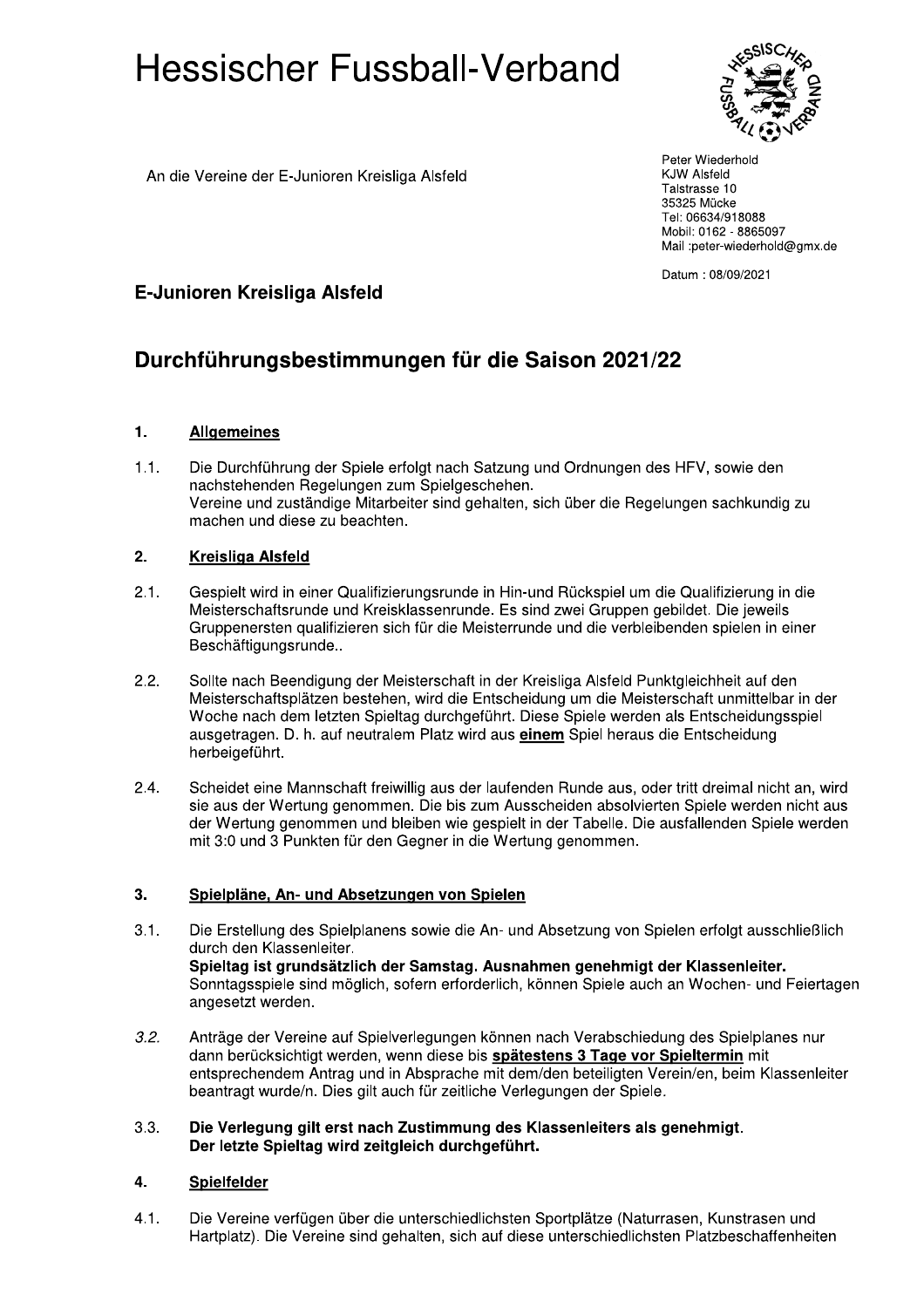einzustellen.

- $4.2.$ Über die Bespielbarkeit eines Platzes entscheiden neutrale Vertreter des HFV in Verbindung mit Vertretern der Gemeinden/Vereinen, die dem Klassenleiter für jeden Spielort vor dem Spieljahr zu melden sind. Der Platzverein ist außerdem verpflichtet, bei anstehenden widrigen Wetterund/oder Platzverhältnissen den Klassenleiter und den Gastverein hierüber zu informieren und vorsorglich Kontaktmöglichkeiten am Spieltag sicherzustellen. Die Entscheidung über einen Spielausfall ist dem Klassenleiter und dem Gastverein unverzüglich mitzuteilen.
- $4.3.$ Bei Heimspielen die eine JSG/JFV betreffen sind ALLE Plätze der JSG / JFV zu überprüfen und die Unbespielbarkeit dementsprechend zu dokumentieren
- $4.4.$ Spiele unter Flutlicht sind zugelassen.

#### 5. Spielberechtigung und Spielbetrieb

- Spielberechtigt für die E-Junioren Kreisliga sind alle Spieler des Jahrgangs 01.01.2011 und  $5.1.$ jünger, die eine Spielberechtigung durch einen gültigen Spielerpass nachweisen können. Die Vereine sind verpflichtet, eine Spielerliste mit der Angabe von Geburtsdatum und Passnummer spätestens drei Tage vor dem ersten Pflichtspiel vorzulegen. Nachmeldungen müssen spätesten am Tag vor dem Spiel (auch per Fax) beim Klassenleiter eingegangen sein.
	- Die gültigen Spielerpässe müssen am Spieltage vorliegen.
- $5.2.$ Die Legitimation kann über Personalausweis, Reisepass oder Aufenthaltsberechtigung erfolgen
- Die Vorlage der aktuellen Spielerliste mit Bildern ist statthaft.  $5.3.$ Das Spielen mit einer Passkopie ist untersagt. Bei fehlenden Pässen haben sich die Spieler durch einen amtlichen Lichtbildausweis zu legitimieren. Ist ein solcher Ausweis nicht verfügbar, sind von SRin oder SR alle bietenden Möglichkeiten auszuschöpfen, um die Identität des Spielers festzustellen. Die Bestimmungen des §9 JO Nr. 3 letzter Absatz, finden hier Anwendung.
- $5.4.$ Zahl der Spieler: 7
- $5.5.$ Ein- und Auswechseln: Es dürfen bis zu VIER in einer Spielunterbrechung eingewechselt werden.
- 5.6. Abseitsregelung: Die Abseitsregel ist aufgehoben
- Freistoßregelung: ALLE(!) Freistöße sind direkt auszuführen It DFB Statuten Kinderfußball  $5.7.$
- Mindesabstand der Gegenspieler: Der Mindestabstand bei Freistoß, Anstoß, Eckstoß muss 5  $5.8.$ Meter betragen.
- 5.9. Einwurf: Der Spieler erhält die Möglichkeit, bei falsch ausgeführtem Einwurf, diesen einmal nach Ereklärungdurch den SR zu wiederholen. Wird er dann wiederum falsch ausgeführt, so wechselt das Einwurfrecht.
- $5.10.$ Spielball: Größe 5 Gewicht 280 g
- $5.11.$ Torgröße: 5 x 2 Meter. Die Sicherung gegen Kippen oder Umfallen ist vorzunehmen.
- $5.12.$ Torwartspiel: Wird der Ball vom TW über die Mittellinie gespielt, ohne dass ein anderer Spieler den Ball berührt, gibt es KEINEN indirekten Freistoss, dass Spiel wird fortgesetzt. Dies gilt auch. wenn der TW den Ball mit dem Fuß über die Mittellinie spielt, nachdem er ihn zuvor mit den Händen kontrolliert gehalten hat.
- Rückpassregel: Diese ist aufgehoben!  $5.13.$
- Abstoß: Nachdem der Spielball die Torauslinie überschritten hat, spielt der TW den Ball vom 4  $5.14.$ Meter Torwartraum mit dem Fuß. Ein Abwurf ist nicht erlaubt.

#### 6. Spielberichte

- $6.1.$ Für den Spielbetrieb ist der Online - Spielbericht zu verwenden.
- $6.2.$ Bei nicht Verfügbarkeit sind Spielberichtsformulare des HFV (einfach) zu verwenden.
- 6.3. Der Originalspielbericht ist nach dem Spiel vom Schiedsrichter unverzüglich an den Klassenleiter zu senden. Hierfür stellt der Platzverein einen ausreichend frankierten Briefumschlag zur Verfügung.

#### $\overline{7}$ . **Spielzeit**

- $7.1.$ Die Spielzeit beträgt 2 x 25 Minuten.
- 8. Auswechselspieler